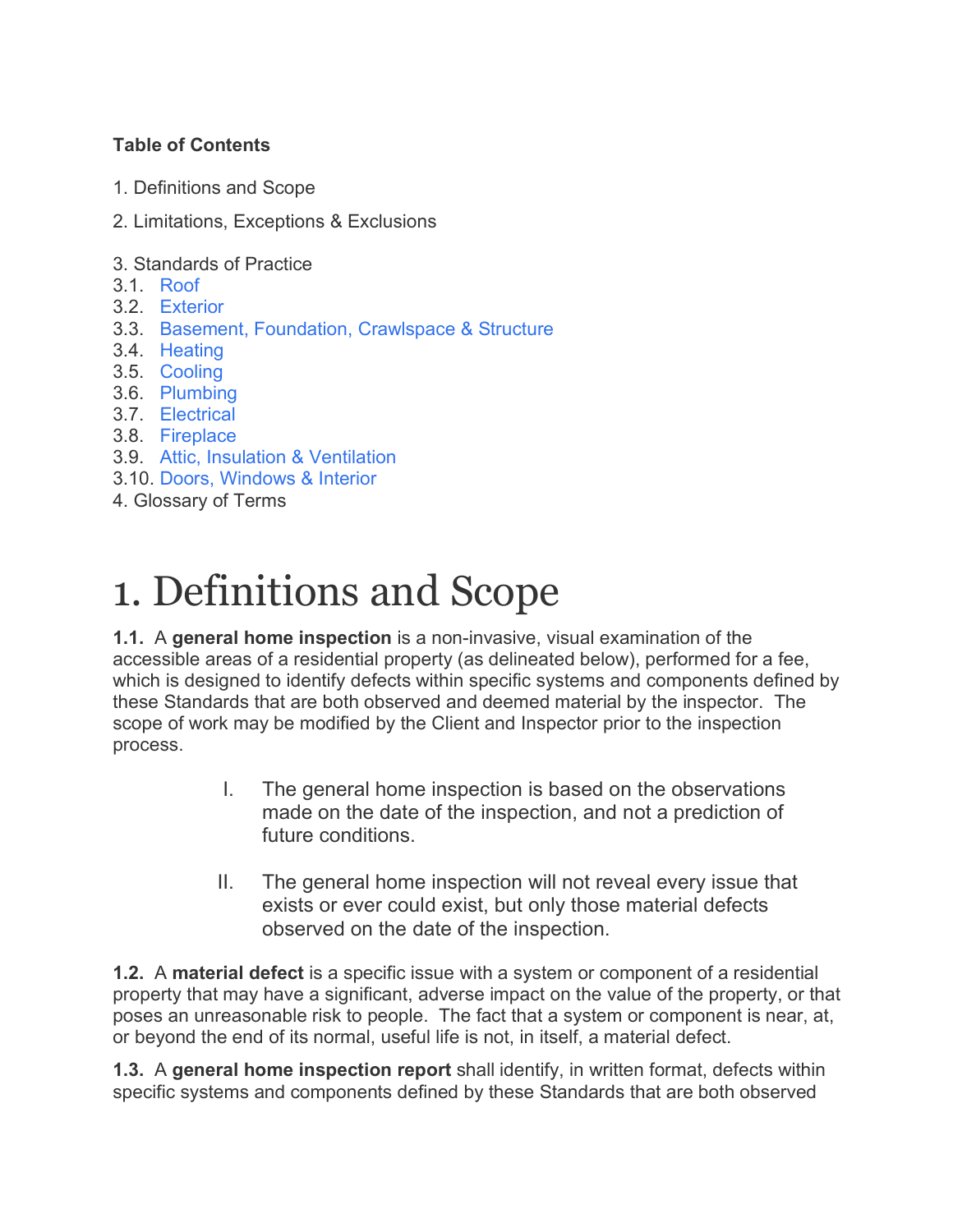and deemed material by the inspector. Inspection reports may include additional comments and recommendations.

# 2. Limitations, Exceptions & Exclusions

# **2.1. Limitations:**

- I. An inspection is not technically exhaustive.
- II. An inspection will not identify concealed or latent defects.
- III. An inspection will not deal with aesthetic concerns or what could be deemed matters of taste, cosmetic defects, etc.
- IV. An inspection will not determine the suitability of the property for any use.
- V. An inspection does not determine the market value of the property or its marketability.
- VI. An inspection does not determine the insurability of the property.
- VII. An inspection does not determine the advisability or inadvisability of the purchase of the inspected property.
- VIII. An inspection does not determine the life expectancy of the property or any components or systems therein.
	- IX. An inspection does not include items not permanently installed.
	- X. This Standards of Practice applies to properties with four or fewer residential units and their attached garages and carports.

# **2.2. Exclusions:**

I. The inspector is not required to determine:

- A. property boundary lines or encroachments.
- B. the condition of any component or system that is not readily accessible.
- C. the service life expectancy of any component or system.
- D. the size, capacity, BTU, performance or efficiency of any component or system.
- E. the cause or reason of any condition.
- F. the cause for the need of correction, repair or replacement of any system or component.
- G. future conditions.
- H. compliance with codes or regulations.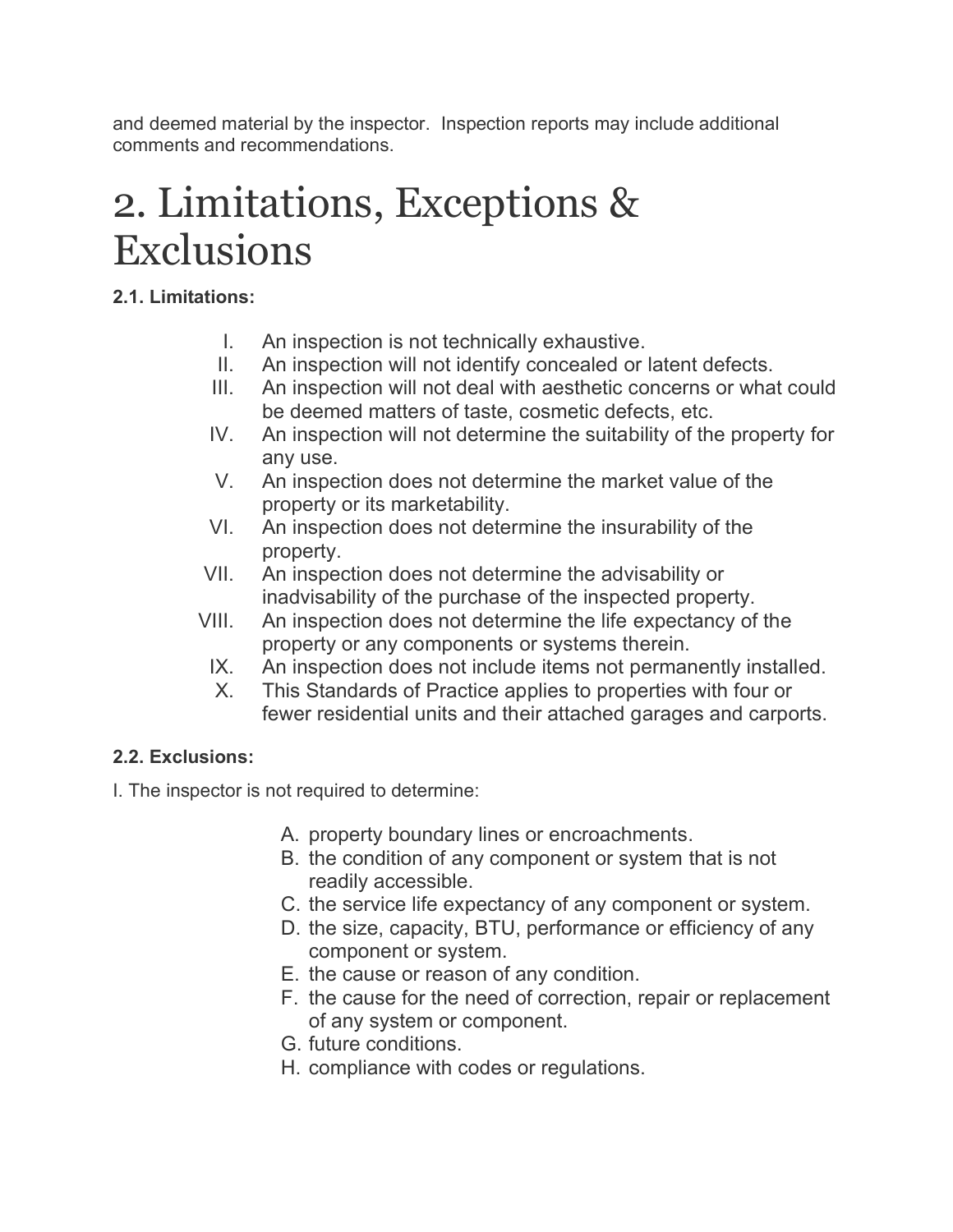- I. the presence of evidence of rodents, birds, bats, animals, insects, or other pests.
- J. the presence of mold, mildew or fungus.
- K. the presence of airborne hazards, including radon.
- L. the air quality.
- M. the existence of environmental hazards, including lead paint, asbestos or toxic drywall.
- N. the existence of electromagnetic fields.
- O. any hazardous waste conditions.
- P. any manufacturers' recalls or conformance with manufacturer installation, or any information included for consumer protection purposes.
- Q. acoustical properties.
- R. correction, replacement or repair cost estimates.
- S. estimates of the cost to operate any given system.
- II. The inspector is not required to operate:
	- A. any system that is shut down.
	- B. any system that does not function properly.
	- C. or evaluate low-voltage electrical systems, such as, but not limited to:
		- 1. phone lines;
		- 2. cable lines;
		- 3. satellite dishes;
		- 4. antennae;
		- 5. lights; or
		- 6. remote controls.
	- D. any system that does not turn on with the use of normal operating controls.
	- E. any shut-off valves or manual stop valves.
	- F. any electrical disconnect or over-current protection devices.
	- G. any alarm systems.
	- H. moisture meters, gas detectors or similar equipment.
- III. The inspector is not required to:
	- A. move any personal items or other obstructions, such as, but not limited to: throw rugs, carpeting, wall coverings, furniture, ceiling tiles, window coverings, equipment, plants,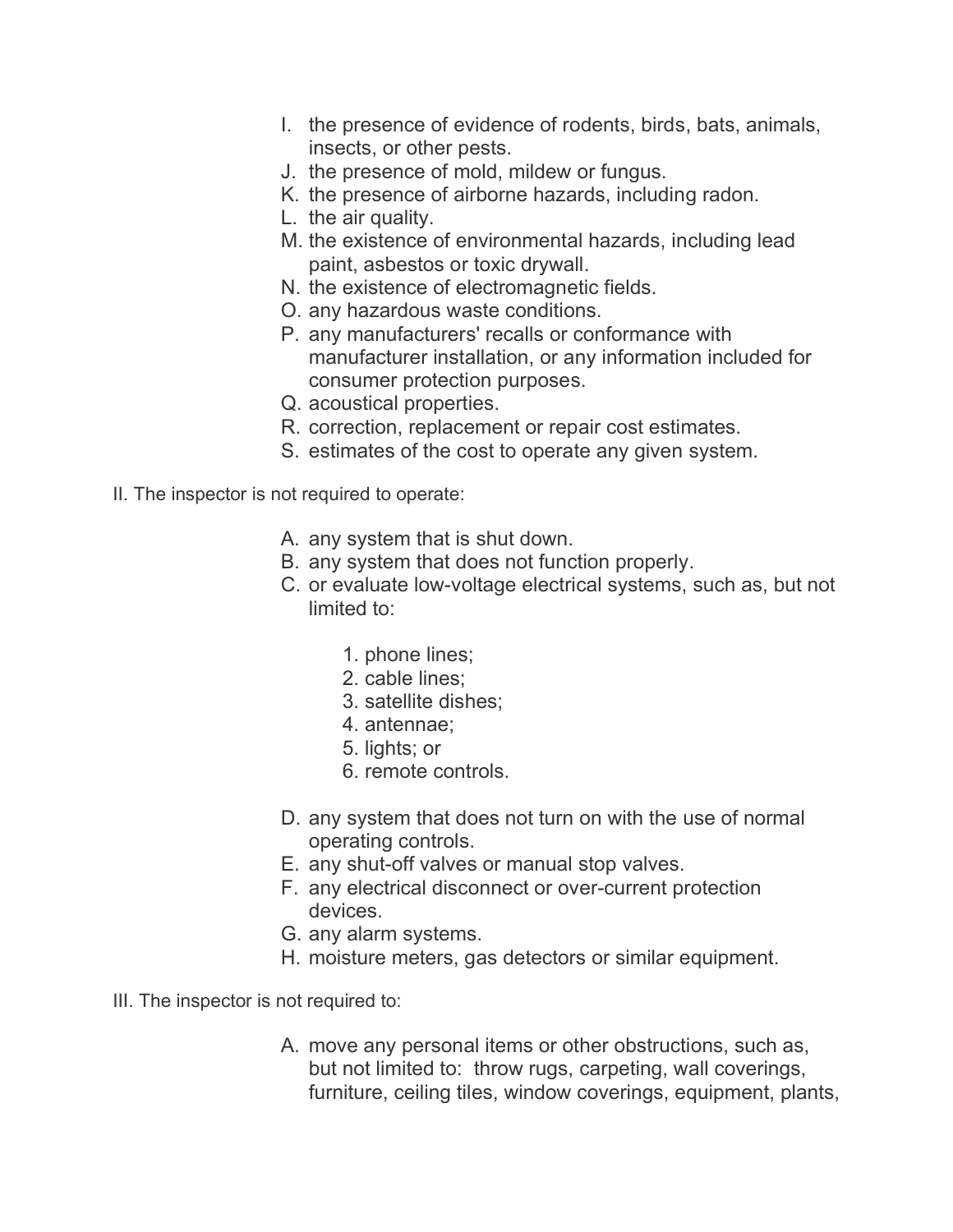ice, debris, snow, water, dirt, pets, or anything else that might restrict the visual inspection.

- B. dismantle, open or uncover any system or component.
- C. enter or access any area that may, in the inspector's opinion, be unsafe.
- D. enter crawlspaces or other areas that may be unsafe or not readily accessible.
- E. inspect underground items, such as, but not limited to: lawn-irrigation systems, or underground storage tanks (or indications of their presence), whether abandoned or actively used.
- F. do anything that may, in the inspector's opinion, be unsafe or dangerous to him/herself or others, or damage property, such as, but not limited to: walking on roof surfaces, climbing ladders, entering attic spaces, or negotiating with pets.
- G. inspect decorative items.
- H. inspect common elements or areas in multi-unit housing.
- I. inspect intercoms, speaker systems or security systems.
- J. offer guarantees or warranties.
- K. offer or perform any engineering services.
- L. offer or perform any trade or professional service other than general home inspection.
- M. research the history of the property, or report on its potential for alteration, modification, extendibility or suitability for a specific or proposed use for occupancy.
- N. determine the age of construction or installation of any system, structure or component of a building, or differentiate between original construction and subsequent additions, improvements, renovations or replacements.
- O. determine the insurability of a property.
- P. perform or offer Phase 1 or environmental audits.
- Q. inspect any system or component that is not included in these Standards.

# 3. Standards of Practice

# **3.1. Roof**

I. The inspector shall inspect from ground level or the eaves: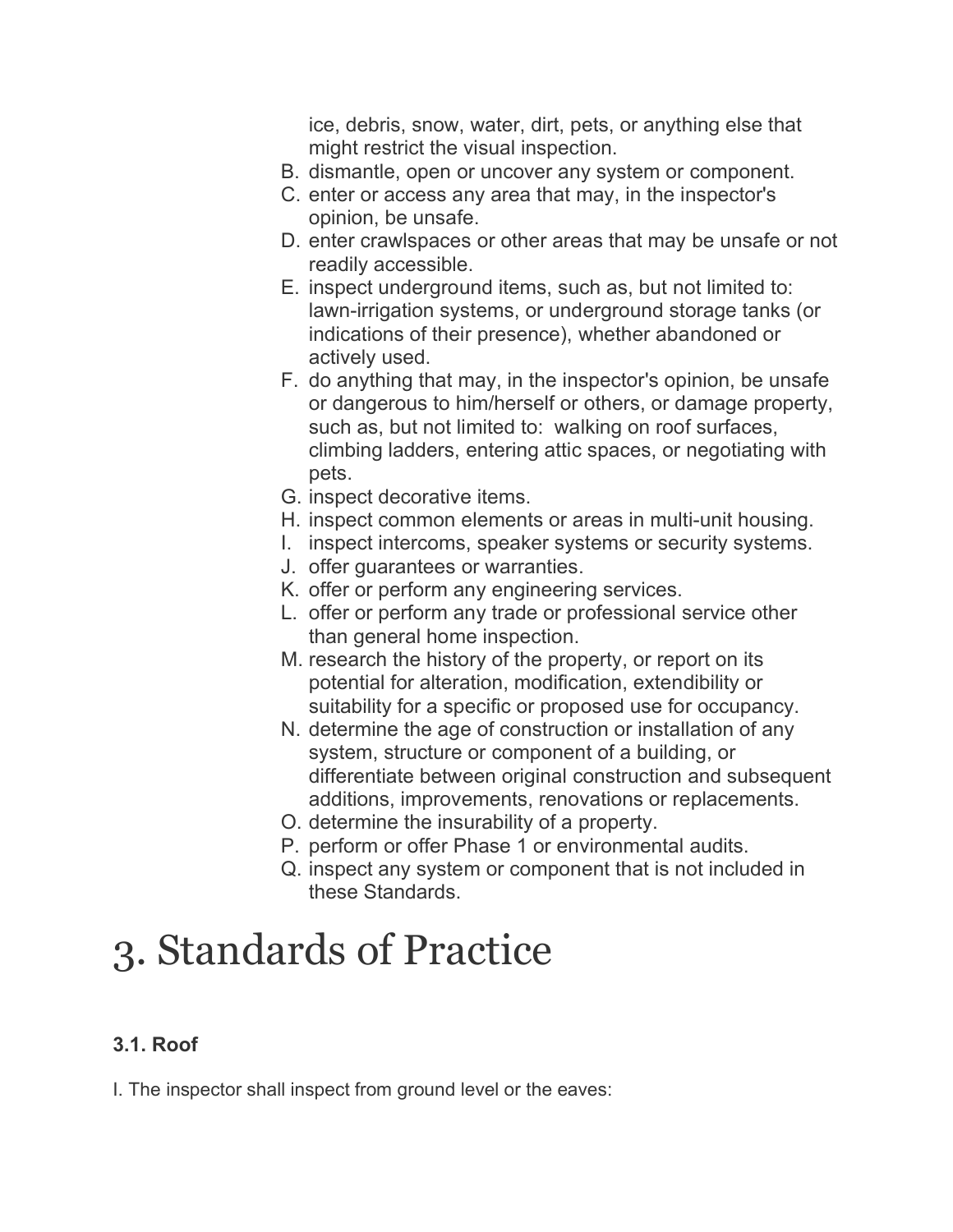- A. the roof-covering materials;
- B. the gutters;
- C. the downspouts;
- D. the vents, flashing, skylights, chimney, and other roof penetrations; and
- E. the general structure of the roof from the readily accessible panels, doors or stairs.
- II. The inspector shall describe:

A. the type of roof-covering materials.

III. The inspector shall report as in need of correction:

A. observed indications of active roof leaks.

- IV. The inspector is not required to:
	- A. walk on any roof surface.
	- B. predict the service life expectancy.
	- C. inspect underground downspout diverter drainage pipes.
	- D. remove snow, ice, debris or other conditions that prohibit the observation of the roof surfaces.
	- E. move insulation.
	- F. inspect antennae, satellite dishes, lightning arresters, deicing equipment, or similar attachments.
	- G. walk on any roof areas that appear, in the inspector's opinion, to be unsafe.
	- H. walk on any roof areas if doing so might, in the inspector's opinion, cause damage.
	- I. perform a water test.
	- J. warrant or certify the roof.
	- K. confirm proper fastening or installation of any roof-covering material.

## **3.2. Exterior**

I. The inspector shall inspect:

- A. the exterior wall-covering materials;
- B. the eaves, soffits and fascia;
- C. a representative number of windows;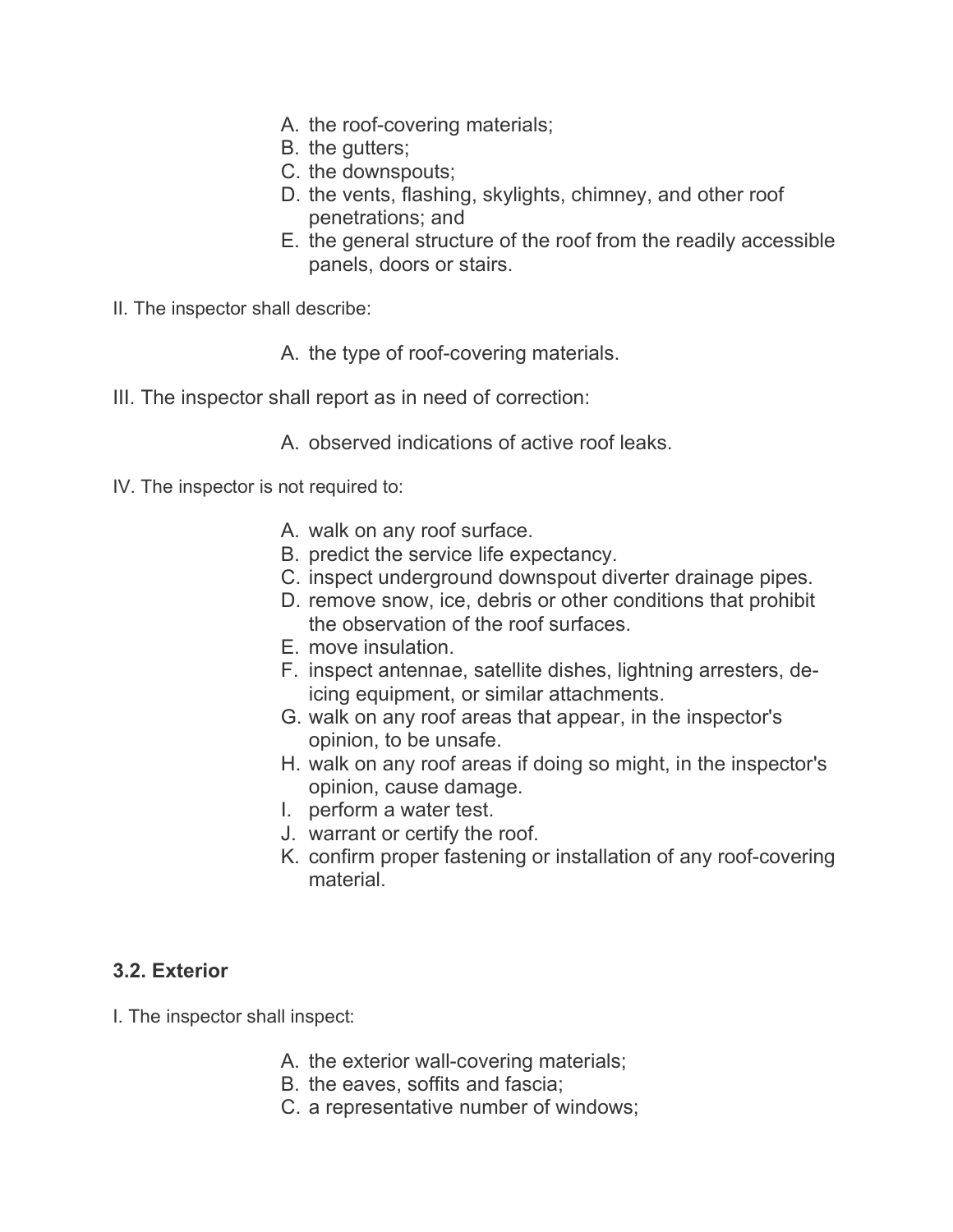- D. all exterior doors;
- E. flashing and trim;
- F. adjacent walkways and driveways;
- G. stairs, steps, stoops, stairways and ramps;
- H. porches, patios, decks, balconies and carports;
- I. railings, guards and handrails; and
- J. vegetation, surface drainage, retaining walls and grading of the property, where they may adversely affect the structure due to moisture intrusion.
- II. The inspector shall describe:
	- A. the type of exterior wall-covering materials.
- III. The inspector shall report as in need of correction:
	- A. any improper spacing between intermediate balusters, spindles and rails.
- IV. The inspector is not required to:
	- A. inspect or operate screens, storm windows, shutters, awnings, fences, outbuildings, or exterior accent lighting.
	- B. inspect items that are not visible or readily accessible from the ground, including window and door flashing.
	- C. inspect or identify geological, geotechnical, hydrological or soil conditions.
	- D. inspect recreational facilities or playground equipment.
	- E. inspect seawalls, breakwalls or docks.
	- F. inspect erosion-control or earth-stabilization measures.
	- G. inspect for safety-type glass.
	- H. inspect underground utilities.
	- I. inspect underground items.
	- J. inspect wells or springs.
	- K. inspect solar, wind or geothermal systems.
	- L. inspect swimming pools or spas.
	- M. inspect wastewater treatment systems, septic systems or cesspools.
	- N. inspect irrigation or sprinkler systems.
	- O. inspect drainfields or dry wells.
	- P. determine the integrity of multiple-pane window glazing or thermal window seals.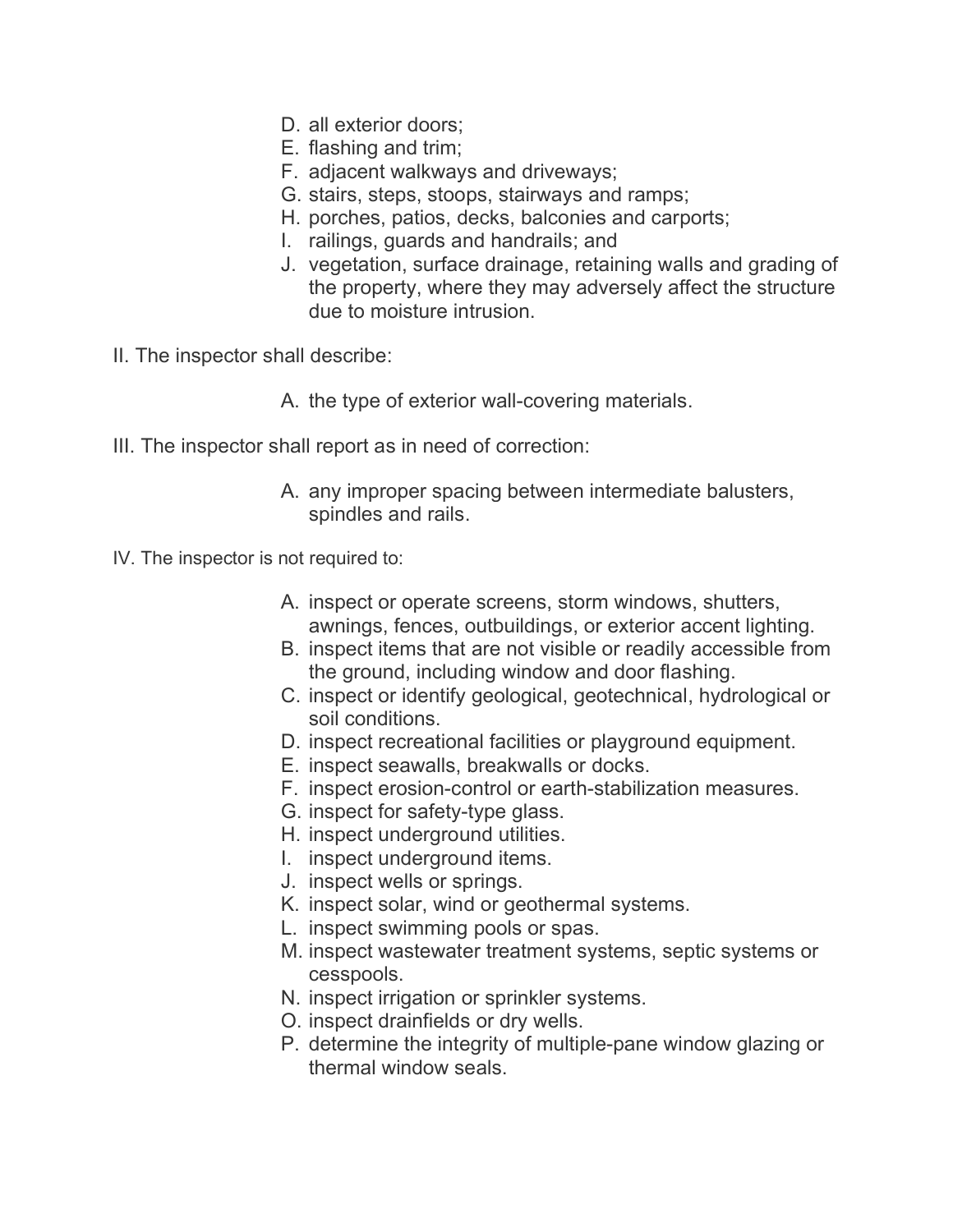## **3.3. Basement, Foundation, Crawlspace & Structure**

- I. The inspector shall inspect:
	- A. the foundation;
	- B. the basement;
	- C. the crawlspace; and
	- D. structural components.
- II. The inspector shall describe:
	- A. the type of foundation; and
	- B. the location of the access to the under-floor space.
- III. The inspector shall report as in need of correction:
	- A. observed indications of wood in contact with or near soil;
	- B. observed indications of active water penetration;
	- C. observed indications of possible foundation movement, such as sheetrock cracks, brick cracks, out-of-square door frames, and unlevel floors; and
	- D. any observed cutting, notching and boring of framing members that may, in the inspector's opinion, present a structural or safety concern.
- IV. The inspector is not required to:
	- A. enter any crawlspace that is not readily accessible, or where entry could cause damage or pose a hazard to him/herself.
	- B. move stored items or debris.
	- C. operate sump pumps with inaccessible floats.
	- D. identify the size, spacing, span or location or determine the adequacy of foundation bolting, bracing, joists, joist spans or support systems.
	- E. provide any engineering or architectural service.
	- F. report on the adequacy of any structural system or component.

#### **3.4. Heating**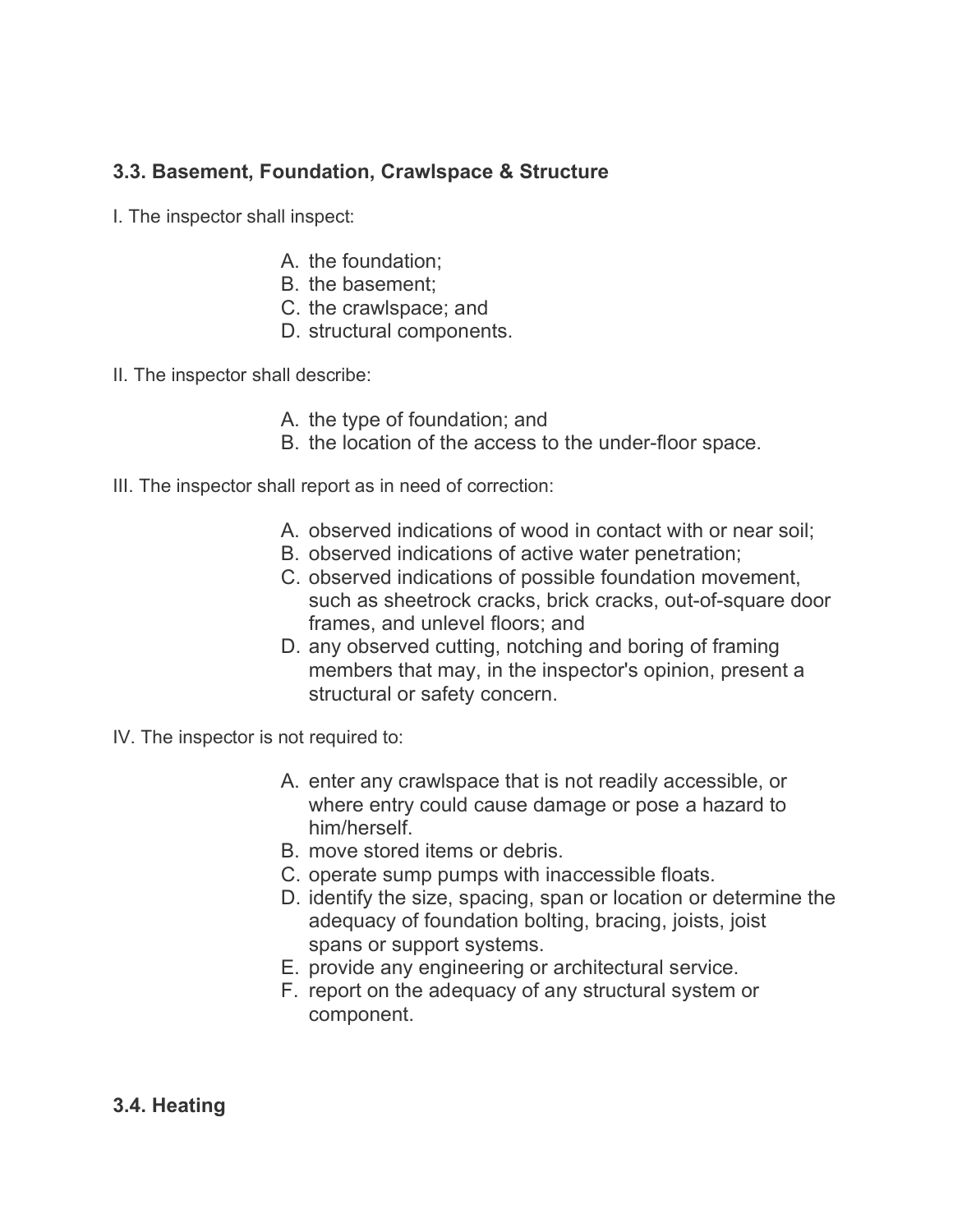- I. The inspector shall inspect:
	- A. the heating system, using normal operating controls.
- II. The inspector shall describe:
	- A. the location of the thermostat for the heating system;
	- B. the energy source; and
	- C. the heating method.
- III. The inspector shall report as in need of correction:
	- A. any heating system that did not operate; and
	- B. if the heating system was deemed inaccessible.

IV. The inspector is not required to:

- A. inspect, measure, or evaluate the interior of flues or chimneys, fire chambers, heat exchangers, combustion air systems, fresh-air intakes, makeup air, humidifiers, dehumidifiers, electronic air filters, geothermal systems, or solar heating systems.
- B. inspect fuel tanks or underground or concealed fuel supply systems.
- C. determine the uniformity, temperature, flow, balance, distribution, size, capacity, BTU, or supply adequacy of the heating system.
- D. light or ignite pilot flames.
- E. activate heating, heat pump systems, or other heating systems when ambient temperatures or other circumstances are not conducive to safe operation or may damage the equipment.
- F. override electronic thermostats.
- G. evaluate fuel quality.
- H. verify thermostat calibration, heat anticipation, or automatic setbacks, timers, programs or clocks.
- I. measure or calculate the air for combustion, ventilation, or dilution of flue gases for appliances.

## **3.5. Cooling**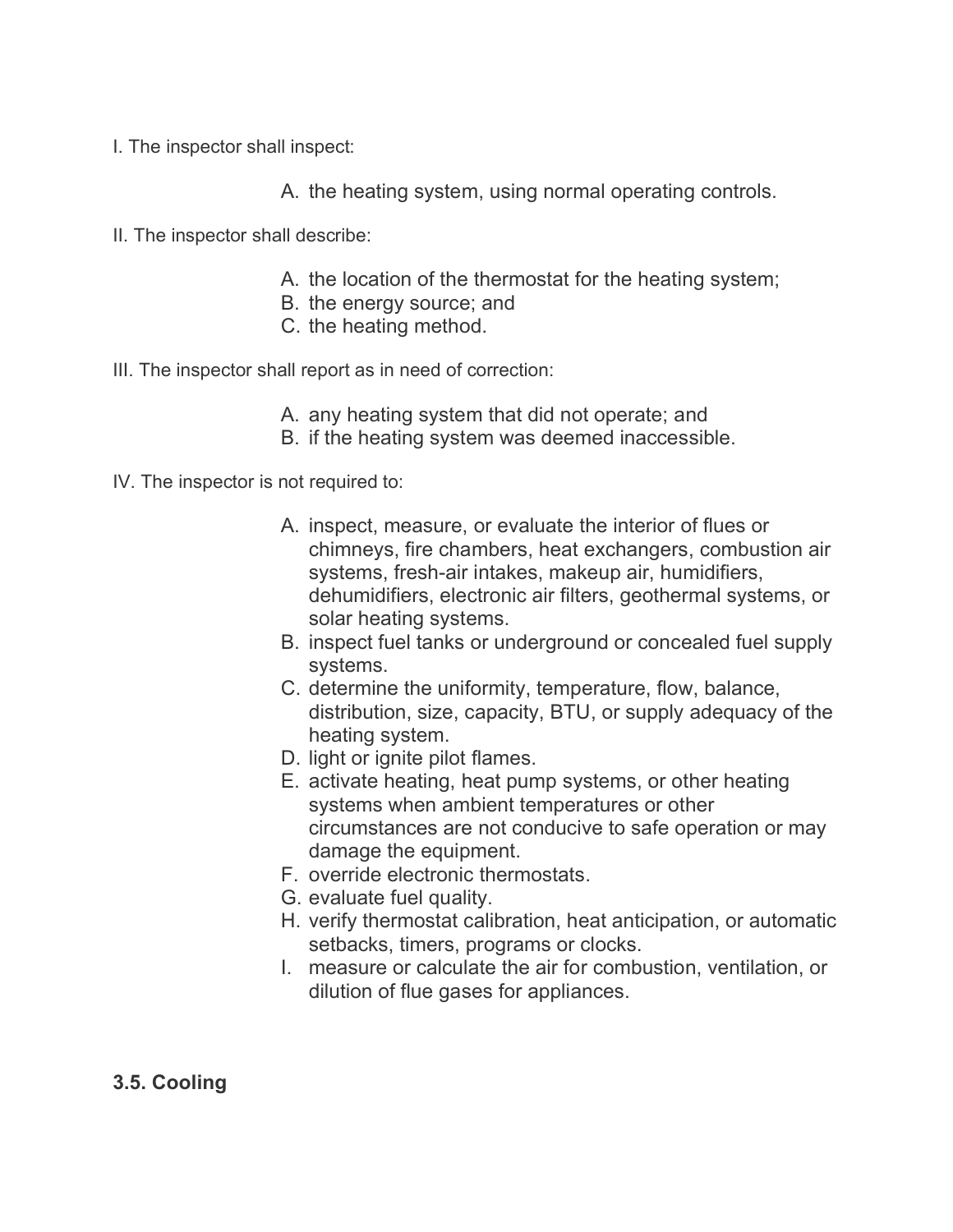- I. The inspector shall inspect:
	- A. the cooling system, using normal operating controls.
- II. The inspector shall describe:
	- A. the location of the thermostat for the cooling system; and B. the cooling method.
- III. The inspector shall report as in need of correction:
	- A. any cooling system that did not operate; and
	- B. if the cooling system was deemed inaccessible.

IV. The inspector is not required to:

- A. determine the uniformity, temperature, flow, balance, distribution, size, capacity, BTU, or supply adequacy of the cooling system.
- B. inspect portable window units, through-wall units, or electronic air filters.
- C. operate equipment or systems if the exterior temperature is below 65° Fahrenheit, or when other circumstances are not conducive to safe operation or may damage the equipment.
- D. inspect or determine thermostat calibration, cooling anticipation, or automatic setbacks or clocks.
- E. examine electrical current, coolant fluids or gases, or coolant leakage.

## **3.6. Plumbing**

I. The inspector shall inspect:

- A. the main water supply shut-off valve;
- B. the main fuel supply shut-off valve;
- C. the water heating equipment, including the energy source, venting connections, temperature/pressure-relief (TPR) valves, Watts 210 valves, and seismic bracing;
- D. interior water supply, including all fixtures and faucets, by running the water;
- E. all toilets for proper operation by flushing;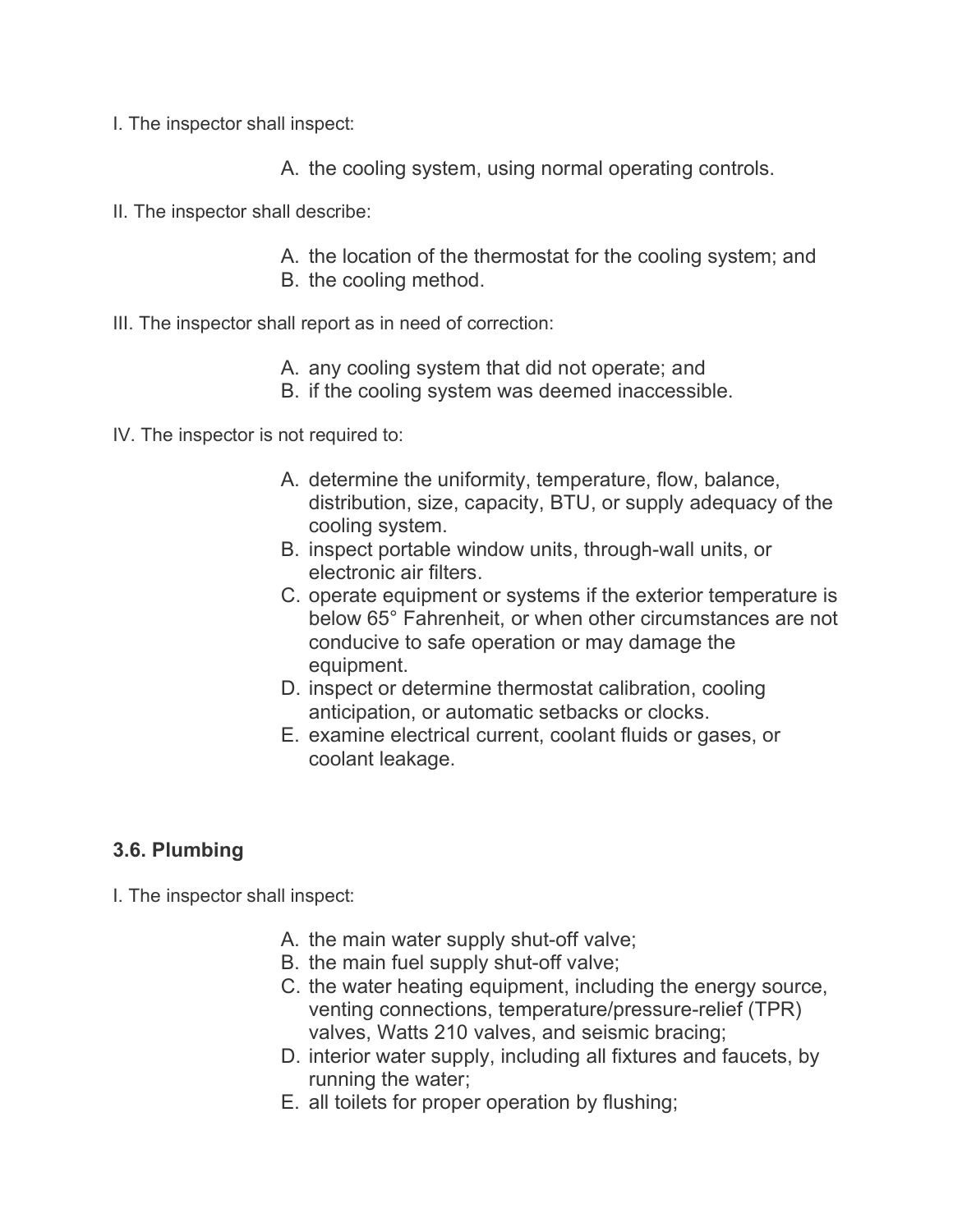- F. all sinks, tubs and showers for functional drainage;
- G. the drain, waste and vent system; and
- H. drainage sump pumps with accessible floats.
- II. The inspector shall describe:
	- A. whether the water supply is public or private based upon observed evidence;
	- B. the location of the main water supply shut-off valve;
	- C. the location of the main fuel supply shut-off valve;
	- D. the location of any observed fuel-storage system; and
	- E. the capacity of the water heating equipment, if labeled.
- III. The inspector shall report as in need of correction:
	- A. deficiencies in the water supply by viewing the functional flow in two fixtures operated simultaneously;
	- B. deficiencies in the installation of hot and cold water faucets;
	- C. mechanical drain stops that were missing or did not operate if installed in sinks, lavatories and tubs; and
	- D. toilets that were damaged, had loose connections to the floor, were leaking, or had tank components that did not operate.
- IV. The inspector is not required to:
	- A. light or ignite pilot flames.
	- B. measure the capacity, temperature, age, life expectancy or adequacy of the water heater.
	- C. inspect the interior of flues or chimneys, combustion air systems, water softener or filtering systems, well pumps or tanks, safety or shut-off valves, floor drains, lawn sprinkler systems, or fire sprinkler systems.
	- D. determine the exact flow rate, volume, pressure, temperature or adequacy of the water supply.
	- E. determine the water quality, potability or reliability of the water supply or source.
	- F. open sealed plumbing access panels.
	- G. inspect clothes washing machines or their connections.
	- H. operate any valve.
	- I. test shower pans, tub and shower surrounds or enclosures for leakage or functional overflow protection.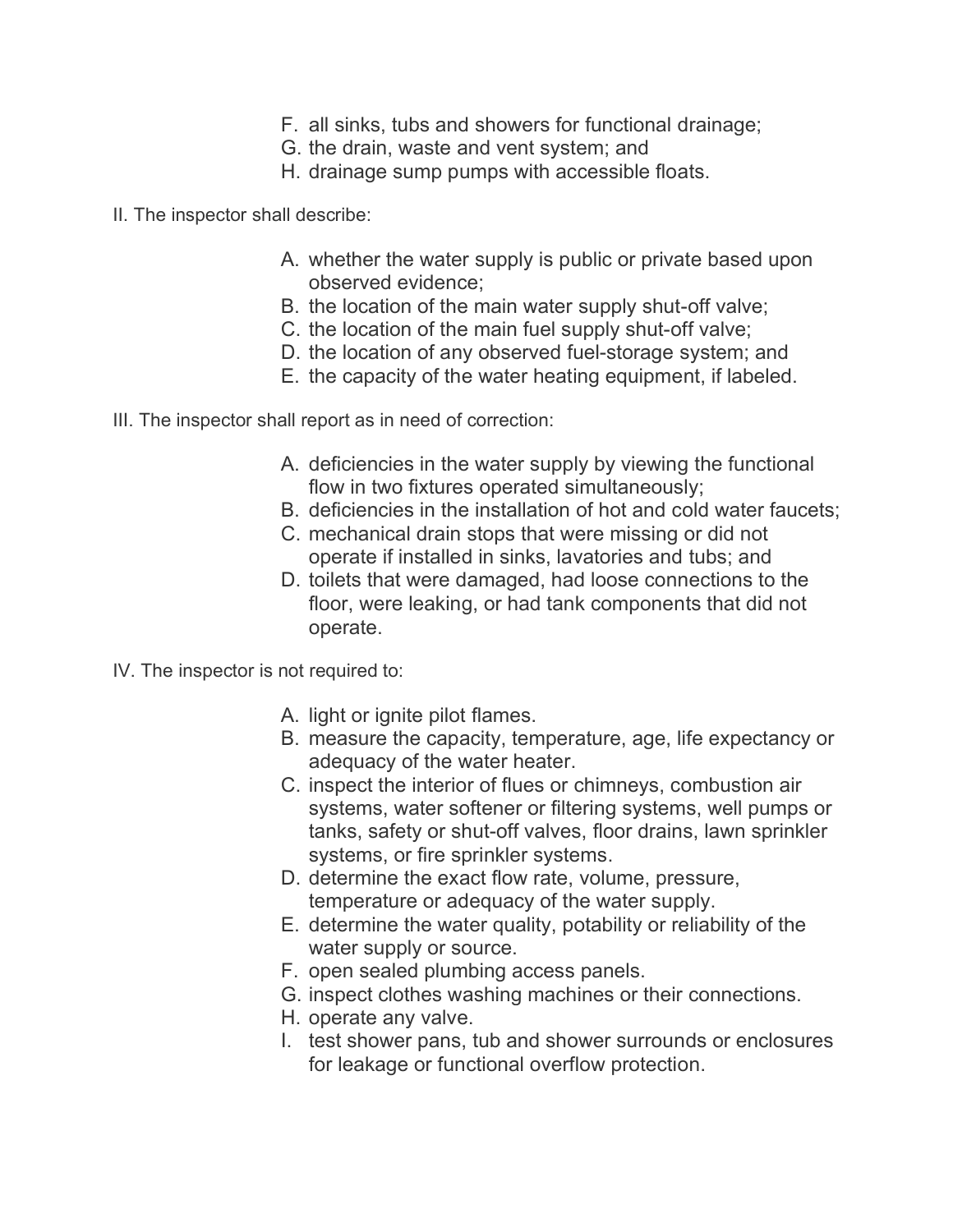- J. evaluate the compliance with conservation, energy or building standards, or the proper design or sizing of any water, waste or venting components, fixtures or piping.
- K. determine the effectiveness of anti-siphon, back-flow prevention or drain-stop devices.
- L. determine whether there are sufficient cleanouts for effective cleaning of drains.
- M. evaluate fuel storage tanks or supply systems.
- N. inspect wastewater treatment systems.
- O. inspect water treatment systems or water filters.
- P. inspect water storage tanks, pressure pumps, or bladder tanks.
- Q. evaluate wait time to obtain hot water at fixtures, or perform testing of any kind to water heater elements.
- R. evaluate or determine the adequacy of combustion air.
- S. test, operate, open or close: safety controls, manual stop valves, temperature/pressure-relief valves, control valves, or check valves.
- T. examine ancillary or auxiliary systems or components, such as, but not limited to, those related to solar water heating and hot water circulation.
- U. determine the existence or condition of polybutylene, polyethylene, or similar plastic piping.
- V. inspect or test for gas or fuel leaks, or indications thereof.

# **3.7. Electrical**

I. The inspector shall inspect:

- A. the service drop;
- B. the overhead service conductors and attachment point;
- C. the service head, gooseneck and drip loops;
- D. the service mast, service conduit and raceway;
- E. the electric meter and base;
- F. service-entrance conductors;
- G. the main service disconnect;
- H. panelboards and over-current protection devices (circuit breakers and fuses);
- I. service grounding and bonding;
- J. a representative number of switches, lighting fixtures and receptacles, including receptacles observed and deemed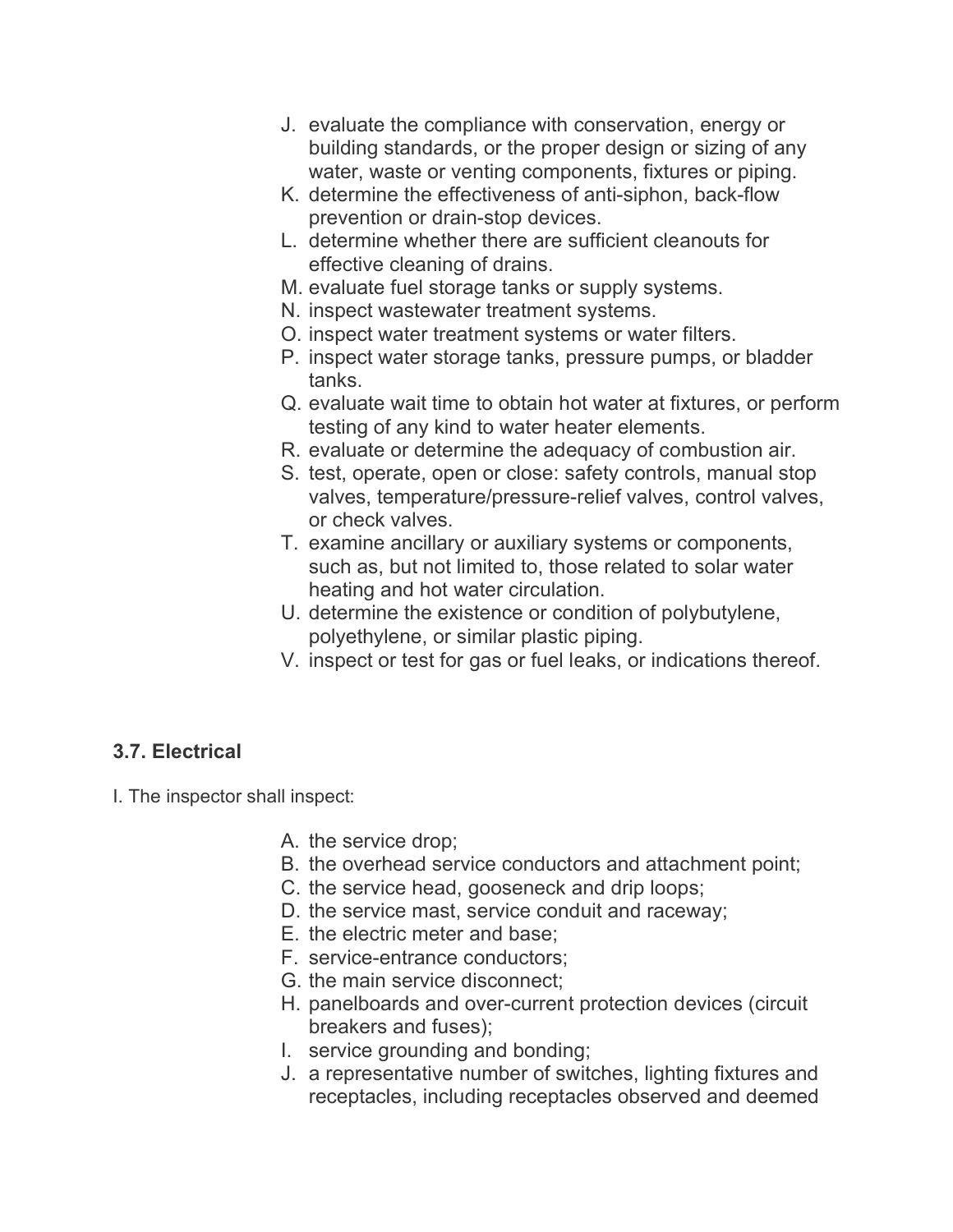to be arc-fault circuit interrupter (AFCI)-protected using the AFCI test button, where possible;

- K. all ground-fault circuit interrupter receptacles and circuit breakers observed and deemed to be GFCIs using a GFCI tester, where possible; and
- L. for the presence of smoke and carbon-monoxide detectors.
- II. The inspector shall describe:
	- A. the main service disconnect's amperage rating, if labeled; and
	- B. the type of wiring observed.
- III. The inspector shall report as in need of correction:
	- A. deficiencies in the integrity of the service-entrance conductors' insulation, drip loop, and vertical clearances from grade and roofs;
	- B. any unused circuit-breaker panel opening that was not filled;
	- C. the presence of solid conductor aluminum branch-circuit wiring, if readily visible;
	- D. any tested receptacle in which power was not present, polarity was incorrect, the cover was not in place, the GFCI devices were not properly installed or did not operate properly, evidence of arcing or excessive heat, and where the receptacle was not grounded or was not secured to the wall; and
	- E. the absence of smoke and/or carbon monoxide detectors.
- IV. The inspector is not required to:
	- A. insert any tool, probe or device into the main panelboard, sub-panels, distribution panelboards, or electrical fixtures.
	- B. operate electrical systems that are shut down.
	- C. remove panelboard cabinet covers or dead fronts.
	- D. operate or re-set over-current protection devices or overload devices.
	- E. operate or test smoke or carbon-monoxide detectors or alarms.
	- F. inspect, operate or test any security, fire or alarm systems or components, or other warning or signaling systems.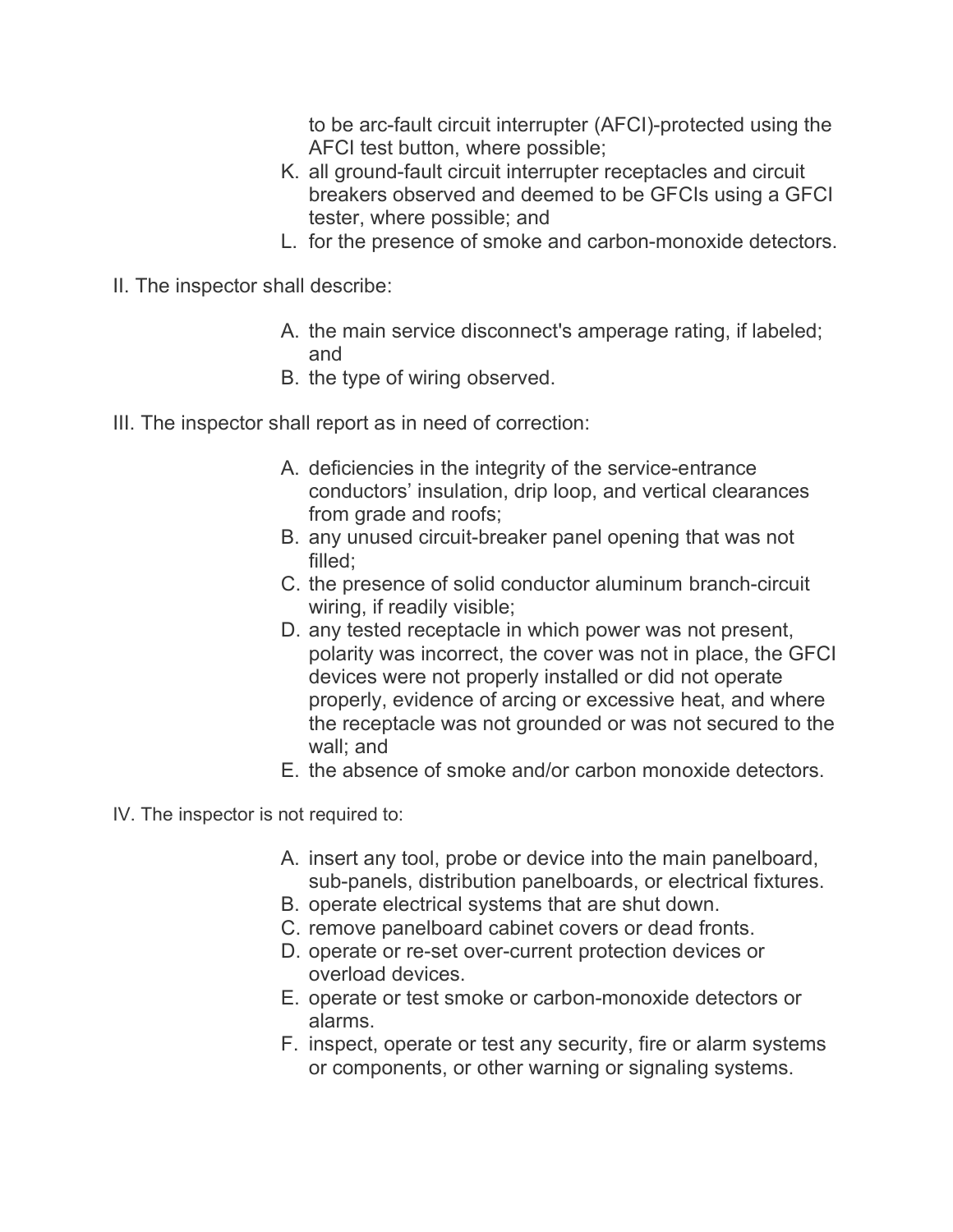- G. measure or determine the amperage or voltage of the main service equipment, if not visibly labeled.
- H. inspect ancillary wiring or remote-control devices.
- I. activate any electrical systems or branch circuits that are not energized.
- J. inspect low-voltage systems, electrical de-icing tapes, swimming pool wiring, or any time-controlled devices.
- K. verify the service ground.
- L. inspect private or emergency electrical supply sources, including, but not limited to: generators, windmills, photovoltaic solar collectors, or battery or electrical storage facility.
- M. inspect spark or lightning arrestors.
- N. inspect or test de-icing equipment.
- O. conduct voltage-drop calculations.
- P. determine the accuracy of labeling.
- Q. inspect exterior lighting.

## **3.8. Fireplace**

- I. The inspector shall inspect:
	- A. readily accessible and visible portions of the fireplaces and chimneys;
	- B. lintels above the fireplace openings;
	- C. damper doors by opening and closing them, if readily accessible and manually operable; and
	- D. cleanout doors and frames.
- II. The inspector shall describe:
	- A. the type of fireplace.
- III. The inspector shall report as in need of correction:
	- A. evidence of joint separation, damage or deterioration of the hearth, hearth extension or chambers;
	- B. manually operated dampers that did not open and close;
	- C. the lack of a smoke detector in the same room as the fireplace;
	- D. the lack of a carbon-monoxide detector in the same room as the fireplace; and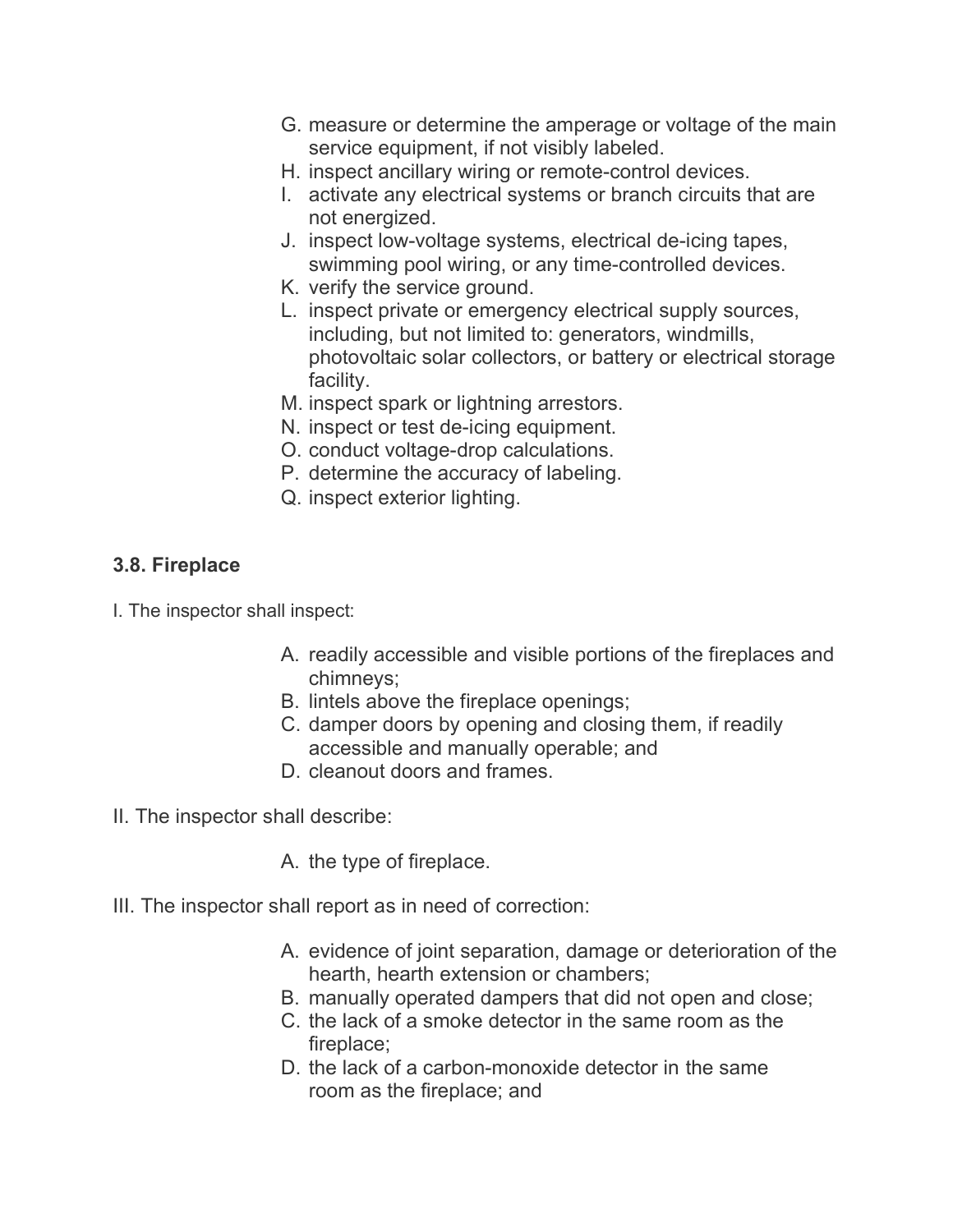- E. cleanouts not made of metal, pre-cast cement, or other non-combustible material.
- IV. The inspector is not required to:
	- A. inspect the flue or vent system.
	- B. inspect the interior of chimneys or flues, fire doors or screens, seals or gaskets, or mantels.
	- C. determine the need for a chimney sweep.
	- D. operate gas fireplace inserts.
	- E. light pilot flames.
	- F. determine the appropriateness of any installation.
	- G. inspect automatic fuel-fed devices.
	- H. inspect combustion and/or make-up air devices.
	- I. inspect heat-distribution assists, whether gravity-controlled or fan-assisted.
	- J. ignite or extinguish fires.
	- K. determine the adequacy of drafts or draft characteristics.
	- L. move fireplace inserts, stoves or firebox contents.
	- M. perform a smoke test.
	- N. dismantle or remove any component.
	- O. perform a National Fire Protection Association (NFPA) style inspection.
	- P. perform a Phase I fireplace and chimney inspection.

#### **3.9. Attic, Insulation & Ventilation**

- I. The inspector shall inspect:
	- A. insulation in unfinished spaces, including attics, crawlspaces and foundation areas;
	- B. ventilation of unfinished spaces, including attics, crawlspaces and foundation areas; and
	- C. mechanical exhaust systems in the kitchen, bathrooms and laundry area.
- II. The inspector shall describe:
	- A. the type of insulation observed; and
	- B. the approximate average depth of insulation observed at the unfinished attic floor area or roof structure.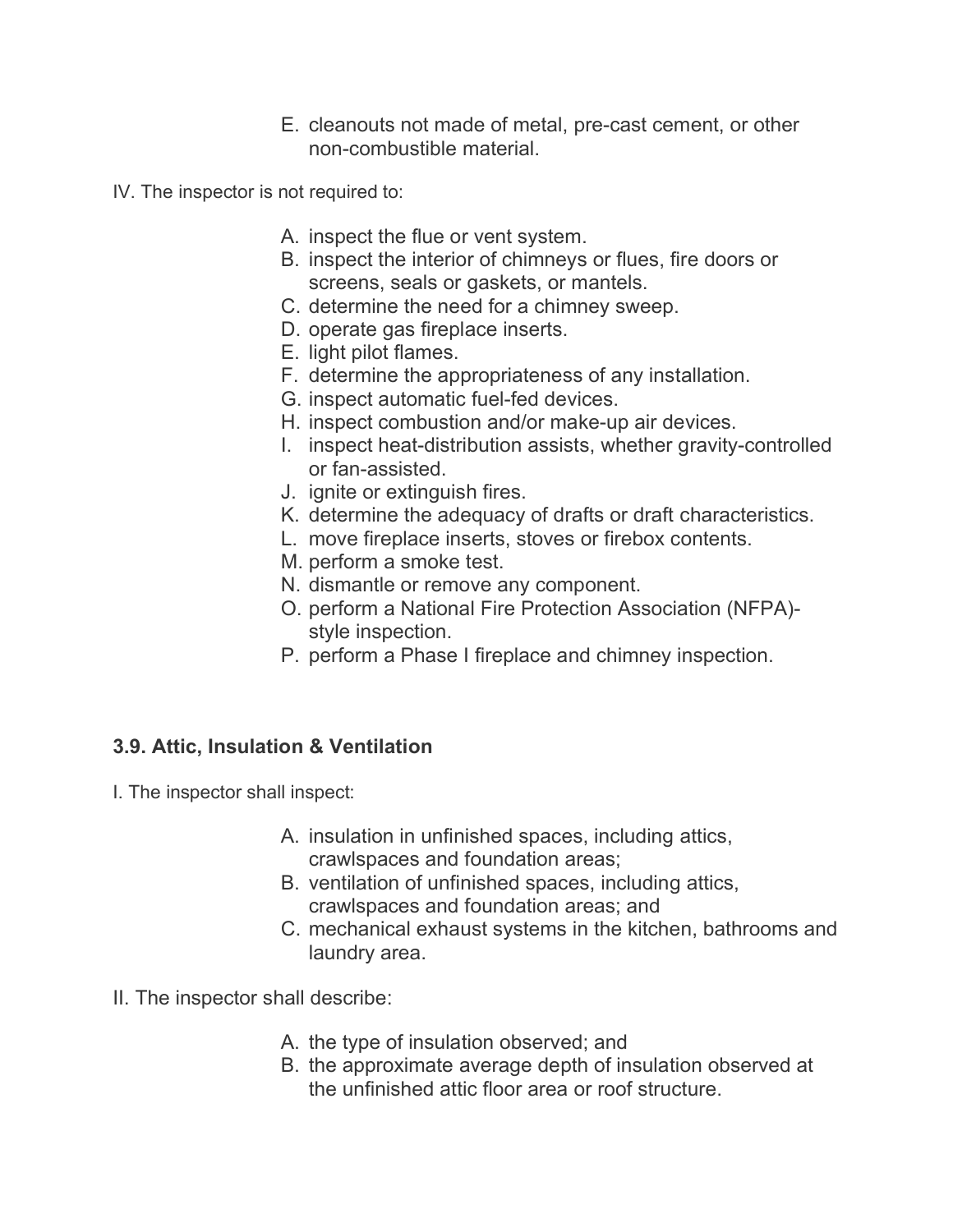- III. The inspector shall report as in need of correction:
	- A. the general absence of insulation or ventilation in unfinished spaces.
- IV. The inspector is not required to:
	- A. enter the attic or any unfinished spaces that are not readily accessible, or where entry could cause damage or, in the inspector's opinion, pose a safety hazard.
	- B. move, touch or disturb insulation.
	- C. move, touch or disturb vapor retarders.
	- D. break or otherwise damage the surface finish or weather seal on or around access panels or covers.
	- E. identify the composition or R-value of insulation material.
	- F. activate thermostatically operated fans.
	- G. determine the types of materials used in insulation or wrapping of pipes, ducts, jackets, boilers or wiring.
	- H. determine the adequacy of ventilation.

#### **3.10. Doors, Windows & Interior**

- I. The inspector shall inspect:
	- A. a representative number of doors and windows by opening and closing them;
	- B. floors, walls and ceilings;
	- C. stairs, steps, landings, stairways and ramps;
	- D. railings, guards and handrails; and
	- E. garage vehicle doors and the operation of garage vehicle door openers, using normal operating controls.
- II. The inspector shall describe:
	- A. a garage vehicle door as manually-operated or installed with a garage door opener.
- III. The inspector shall report as in need of correction:
	- A. improper spacing between intermediate balusters, spindles and rails for steps, stairways, guards and railings;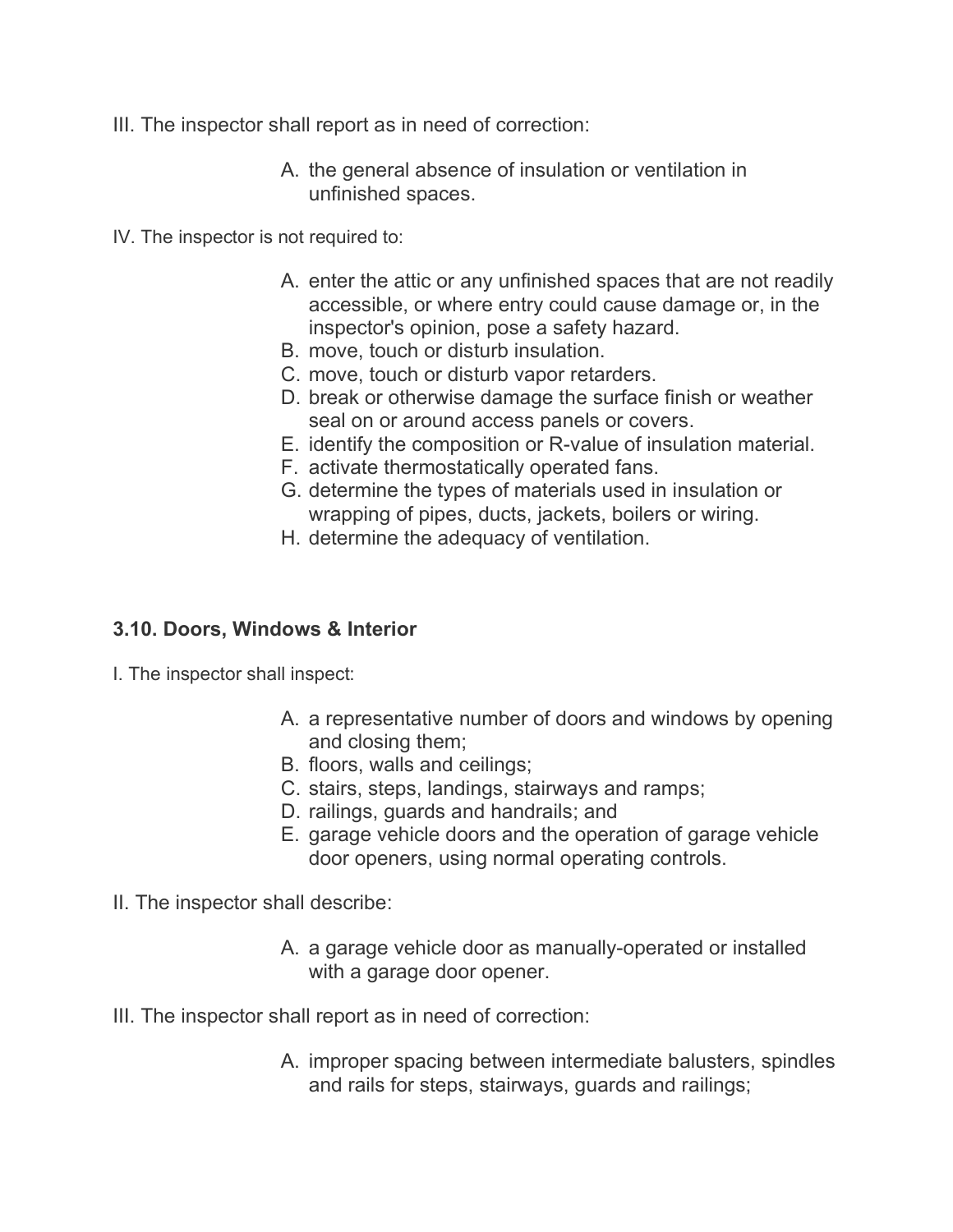- B. photo-electric safety sensors that did not operate properly; and
- C. any window that was obviously fogged or displayed other evidence of broken seals.

IV. The inspector is not required to:

- A. inspect paint, wallpaper, window treatments or finish treatments.
- B. inspect floor coverings or carpeting.
- C. inspect central vacuum systems.
- D. inspect for safety glazing.
- E. inspect security systems or components.
- F. evaluate the fastening of islands, countertops, cabinets, sink tops or fixtures.
- G. move furniture, stored items, or any coverings, such as carpets or rugs, in order to inspect the concealed floor structure.
- H. move suspended-ceiling tiles.
- I. inspect or move any household appliances.
- J. inspect or operate equipment housed in the garage, except as otherwise noted.
- K. verify or certify the proper operation of any pressureactivated auto-reverse or related safety feature of a garage door.
- L. operate or evaluate any security bar release and opening mechanisms, whether interior or exterior, including their compliance with local, state or federal standards.
- M. operate any system, appliance or component that requires the use of special keys, codes, combinations or devices.
- N. operate or evaluate self-cleaning oven cycles, tilt guards/latches, or signal lights.
- O. inspect microwave ovens or test leakage from microwave ovens.
- P. operate or examine any sauna, steam-generating equipment, kiln, toaster, ice maker, coffee maker, can opener, bread warmer, blender, instant hot-water dispenser, or other small, ancillary appliances or devices.
- Q. inspect elevators.
- R. inspect remote controls.
- S. inspect appliances.
- T. inspect items not permanently installed.
- U. discover firewall compromises.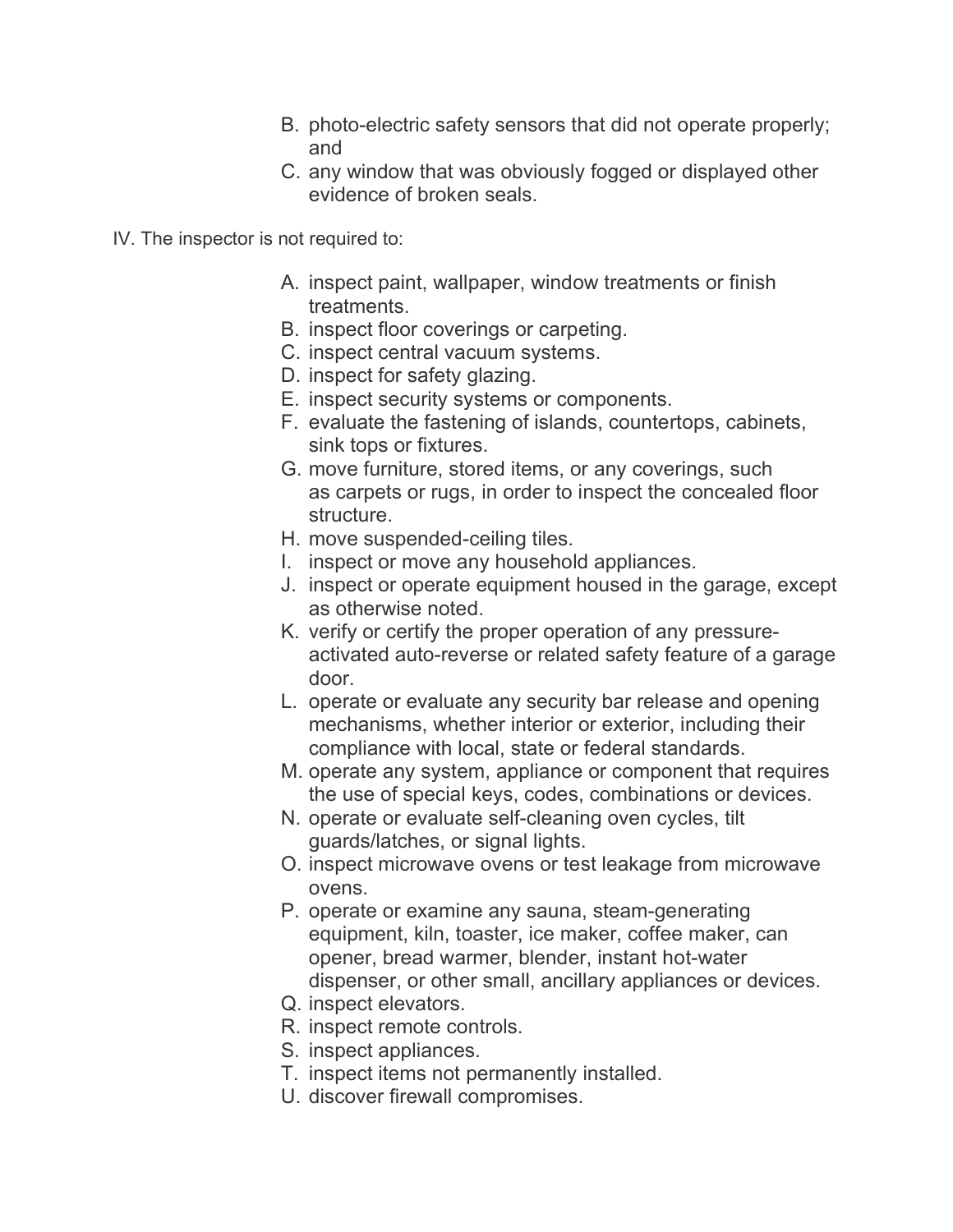- V. inspect pools, spas or fountains.
- W. determine the adequacy of whirlpool or spa jets, water force, or bubble effects.
- X. determine the structural integrity or leakage of pools or spas.

# 4. Glossary of Terms

- **accessible:** In the opinion of the inspector, can be approached or entered safely, without difficulty, fear or danger.
- **activate:** To turn on, supply power, or enable systems, equipment or devices to become active by normal operating controls. Examples include turning on the gas or water supply valves to the fixtures and appliances, and activating electrical breakers or fuses.
- **adversely affect:** To constitute, or potentially constitute, a negative or destructive impact.
- **alarm system:** Warning devices, installed or freestanding, including, but not limited to: carbon-monoxide detectors, flue gas and other spillage detectors, security equipment, ejector pumps, and smoke alarms.
- **appliance:** A household device operated by the use of electricity or gas. Not included in this definition are components covered under central heating, central cooling or plumbing.
- **architectural service:** Any practice involving the art and science of building design for construction of any structure or grouping of structures, and the use of space within and surrounding the structures or the design, design development, preparation of construction contract documents, and administration of the construction contract.
- **component:** A permanently installed or attached fixture, element or part of a system.
- **condition:** The visible and conspicuous state of being of an object.
- **correction:** Something that is substituted or proposed for what is incorrect, deficient, unsafe, or a defect.
- **cosmetic defect:** An irregularity or imperfection in something, which could be corrected, but is not required.
- **crawlspace:** The area within the confines of the foundation and between the ground and the underside of the lowest floor's structural component.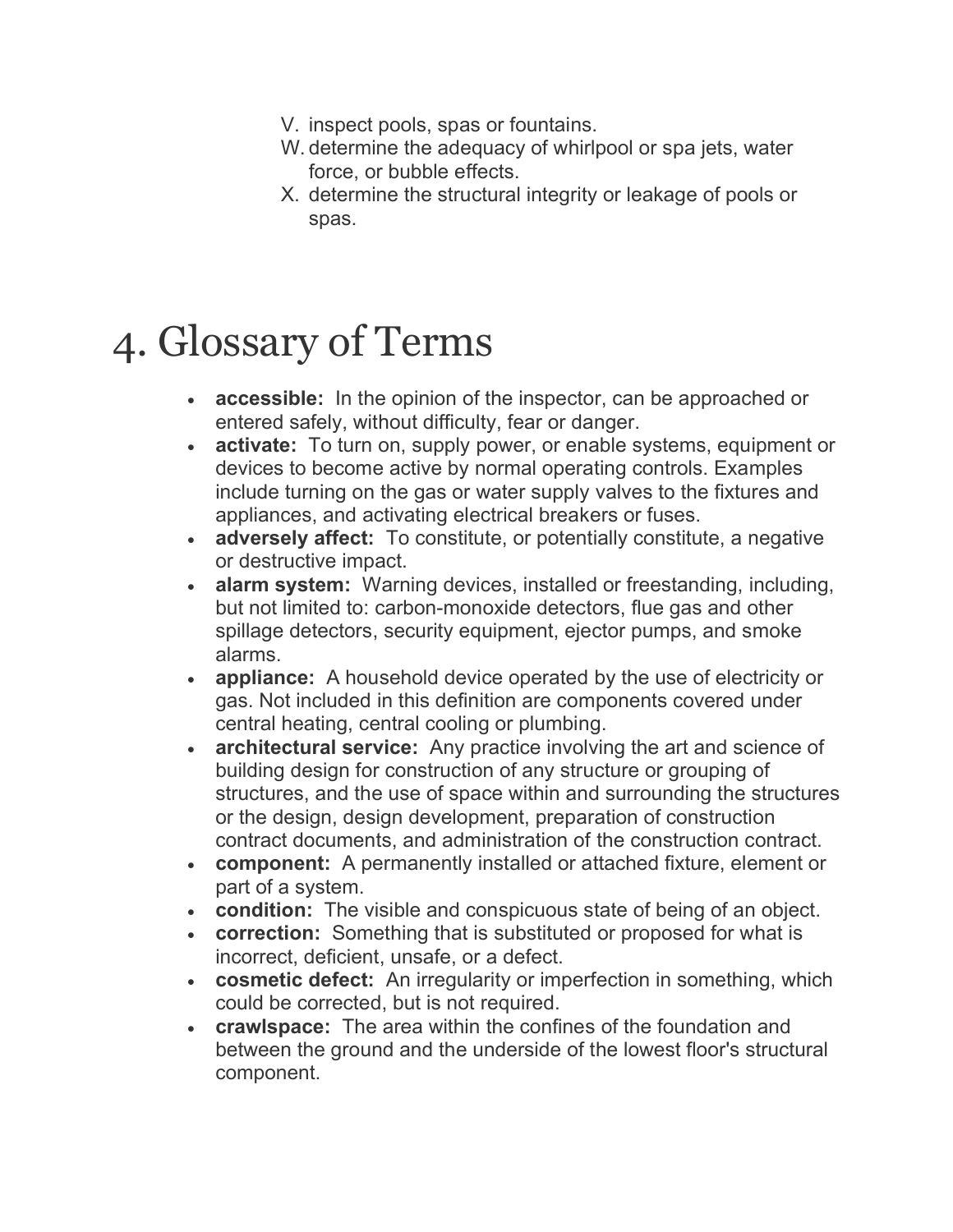- **decorative:** Ornamental; not required for the operation of essential systems or components of a home.
- **describe:** To report in writing a system or component by its type or other observed characteristics in order to distinguish it from other components used for the same purpose.
- **determine:** To arrive at an opinion or conclusion pursuant to examination.
- **dismantle:** To open, take apart or remove any component, device or piece that would not typically be opened, taken apart or removed by an ordinary occupant.
- **engineering service:** Any professional service or creative work requiring engineering education, training and experience, and the application of special knowledge of the mathematical, physical and engineering sciences to such professional service or creative work as consultation, investigation, evaluation, planning, design and supervision of construction for the purpose of assuring compliance with the specifications and design, in conjunction with structures, buildings, machines, equipment, works and/or processes.
- **enter:** To go into an area to observe visible components.
- **evaluate:** To assess the systems, structures and/or components of a property.
- **evidence:** That which tends to prove or disprove something; something that makes plain or clear; grounds for belief; proof.
- **examine:** To visually look (see **inspect**).
- **foundation:** The base upon which the structure or wall rests, usually masonry, concrete or stone, and generally partially underground.
- **function:** The action for which an item, component or system is specially fitted or used, or for which an item, component or system exists; to be in action or perform a task.
- **functional:** Performing, or able to perform, a function.
- **functional defect:** A lack of or an abnormality in something that is necessary for normal and proper functioning and operation, and, therefore, requires further evaluation and correction.
- **general home inspection:** The process by which an inspector visually examines the readily accessible systems and components of a home and operates those systems and components utilizing this Standards of Practice as a guideline.
- **home inspection:** See **general home inspection**.
- **household appliances:** Kitchen and laundry appliances, room air conditioners, and similar appliances.
- **identify:** To notice and report.
- **indication:** That which serves to point out, show, or make known the present existence of something under certain conditions.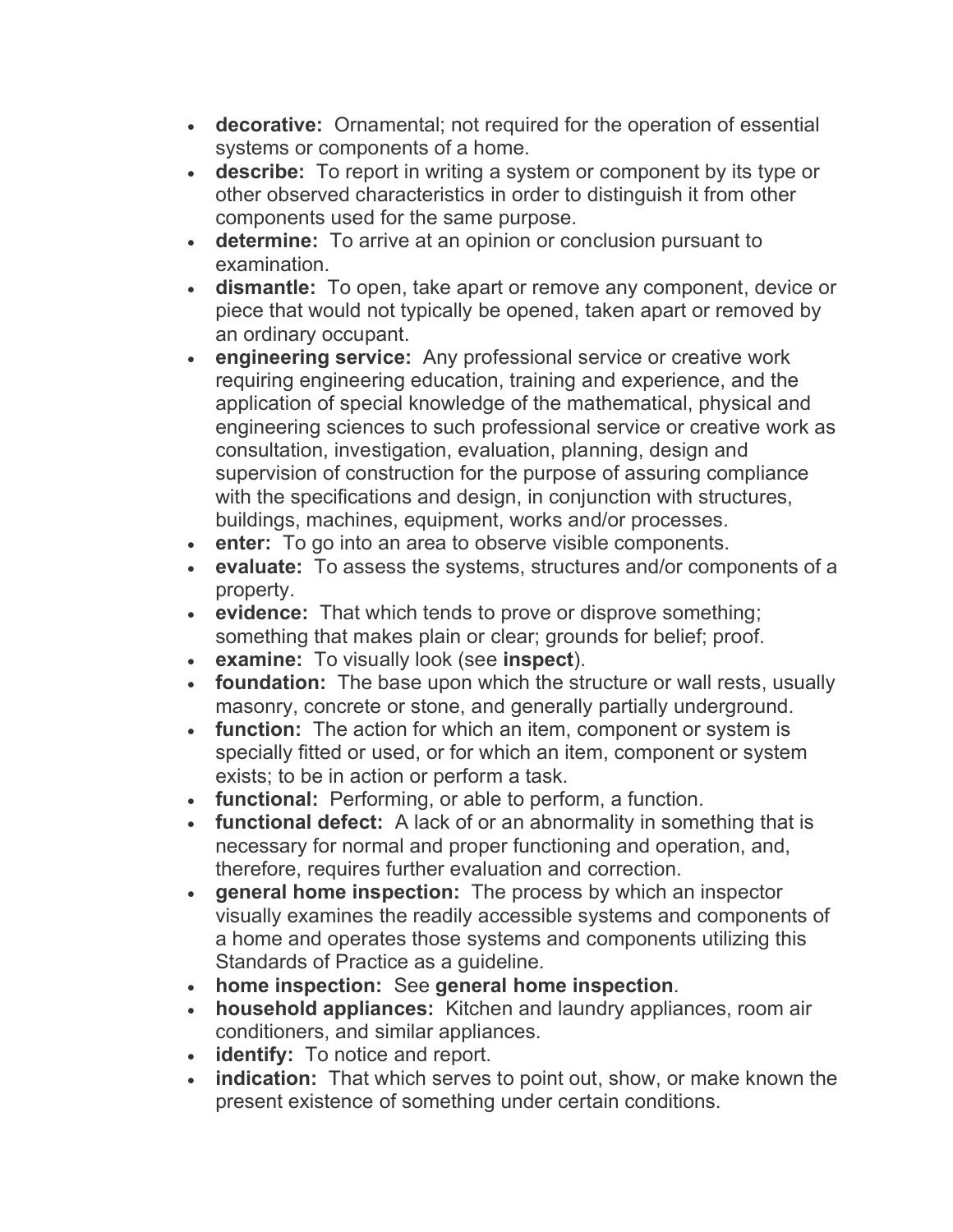- **inspect:** To examine readily accessible systems and components safely, using normal operating controls, and accessing readily accessible areas, in accordance with this Standards of Practice.
- **inspected property:** The readily accessible areas of the buildings, site, items, components and systems included in the inspection.
- **inspection report:** A written communication (possibly including images) of any material defects observed during the inspection.
- **inspector:** One who performs a real estate inspection.
- **installed:** Attached or connected such that the installed item requires a tool for removal.
- **material defect:** A specific issue with a system or component of a residential property that may have a significant, adverse impact on the value of the property, or that poses an unreasonable risk to people. The fact that a system or component is near, at, or beyond the end of its normal, useful life is not, in itself, a material defect.
- **normal operating controls:** Describes the method by which certain devices (such as thermostats) can be operated by ordinary occupants, as they require no specialized skill or knowledge.
- **observe:** To visually notice.
- **operate:** To cause systems to function or turn on with normal operating controls.
- **readily accessible:** A system or component that, in the judgment of the inspector, is capable of being safely observed without the removal of obstacles, detachment or disengagement of connecting or securing devices, or other unsafe or difficult procedures to gain access.
- **recreational facilities:** Spas, saunas, steam baths, swimming pools, tennis courts, playground equipment, and other exercise, entertainment and athletic facilities.
- **report** (verb form)**:** To express, communicate or provide information in writing; give a written account of. (See also **inspection report**.)
- **representative number:** A number sufficient to serve as a typical or characteristic example of the item(s) inspected.
- **residential property:** Four or fewer residential units.
- **residential unit:** A home; a single unit providing complete and independent living facilities for one or more persons, including permanent provisions for living, sleeping, eating, cooking and sanitation.
- **safety glazing:** Tempered glass, laminated glass, or rigid plastic.
- **shut down:** Turned off, unplugged, inactive, not in service, not operational, etc.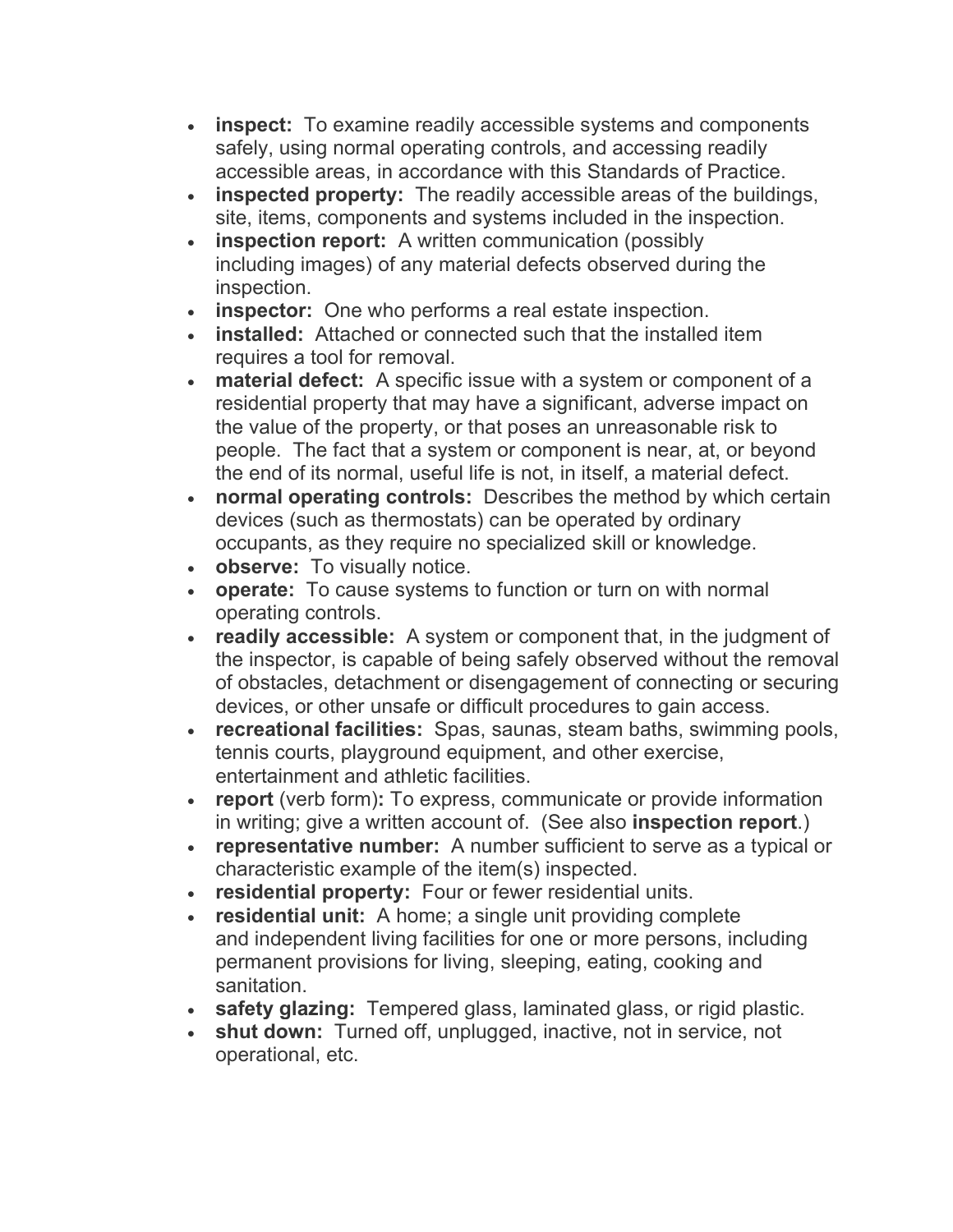- **structural component:** A component that supports non-variable forces or weights (dead loads) and variable forces or weights (live loads).
- **system:** An assembly of various components which function as a whole.
- **technically exhaustive:** A comprehensive and detailed examination beyond the scope of a real estate home inspection that would involve or include, but would not be limited to: dismantling, specialized knowledge or training, special equipment, measurements, calculations, testing, research, analysis, or other means.
- **unsafe:** In the inspector's opinion, a condition of an area, system, component or procedure that is judged to be a significant risk of injury during normal, day-to-day use. The risk may be due to damage, deterioration, improper installation, or a change in accepted residential construction standards.
- **verify:** To confirm or substantiate.

These terms are found within the Standards of Practice. Visit InterNACHI's full Glossary.